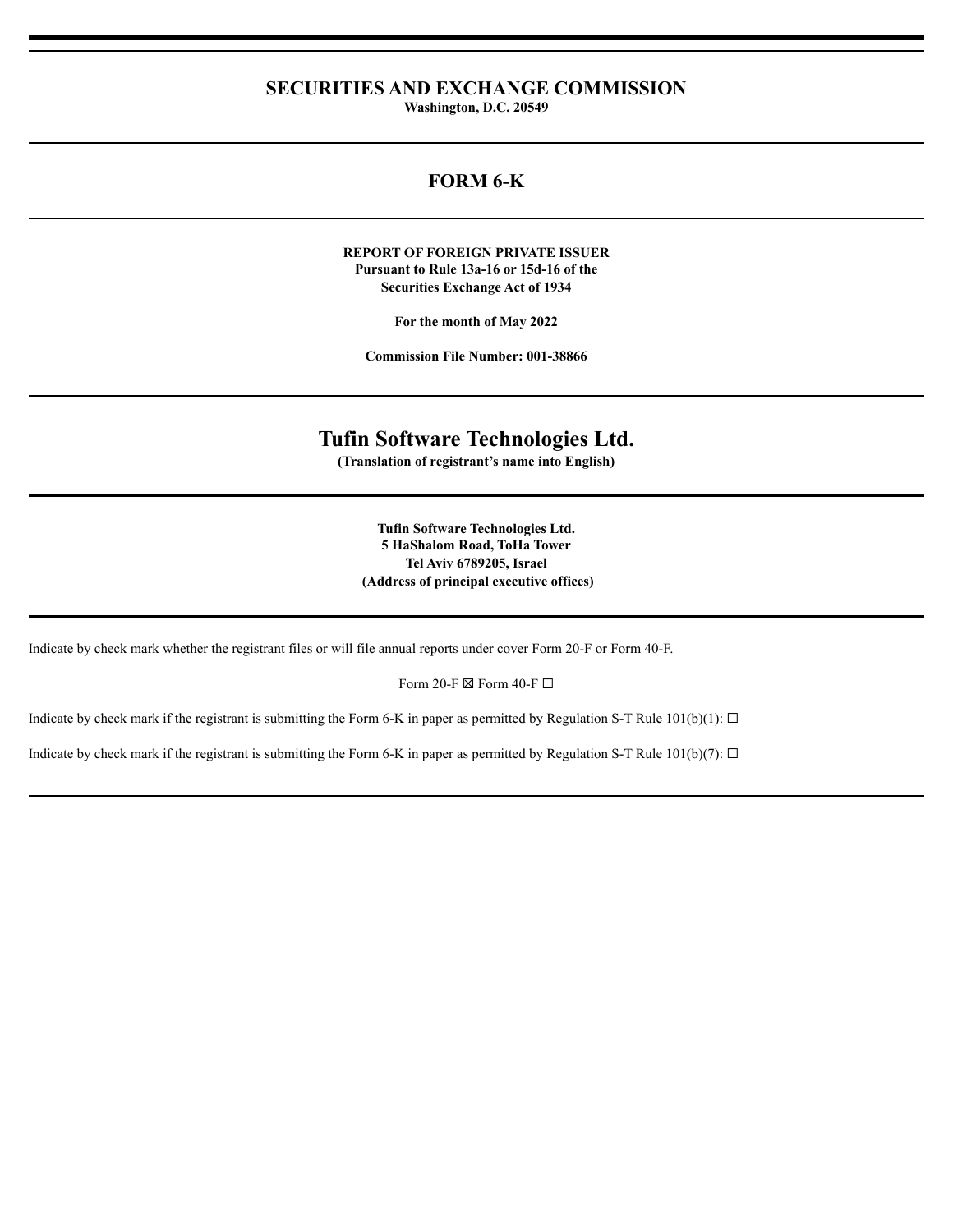#### **EXPLANATORY NOTE**

On May 11, 2022, Tufin Software Technologies Ltd. (the "Company", "Tufin" or "we") issued a press release titled "Tufin Announces First Quarter Results" announcing its financial results for the period ended March 31, 2022. A copy of this press release is furnished as Exhibit 99.1 herewith.

Other than as indicated below, the information in this Form 6-K (including in Exhibit 99.1) shall not be deemed "filed" for purposes of Section 18 of the Securities Exchange Act of 1934, as amended (the "Exchange Act") or otherwise subject to the liabilities of that section, nor shall it be deemed incorporated by reference in any filing under the Securities Act of 1933, as amended, or the Exchange Act.

The U.S. GAAP financial information contained in (i) the consolidated balance sheets (Unaudited), (ii) the consolidated statements of operations (Unaudited) and (iii) the consolidated statement of cash flows (Unaudited) included in the press release attached as Exhibit 99.1 to this Report on Form 6-K are hereby incorporated by reference into the Company's registration statements on Form F-3 (File No. 333-239715) and Form S-8 (File Nos. 333-231985, 333-237291, 333-253994 and 333-264612).

# 2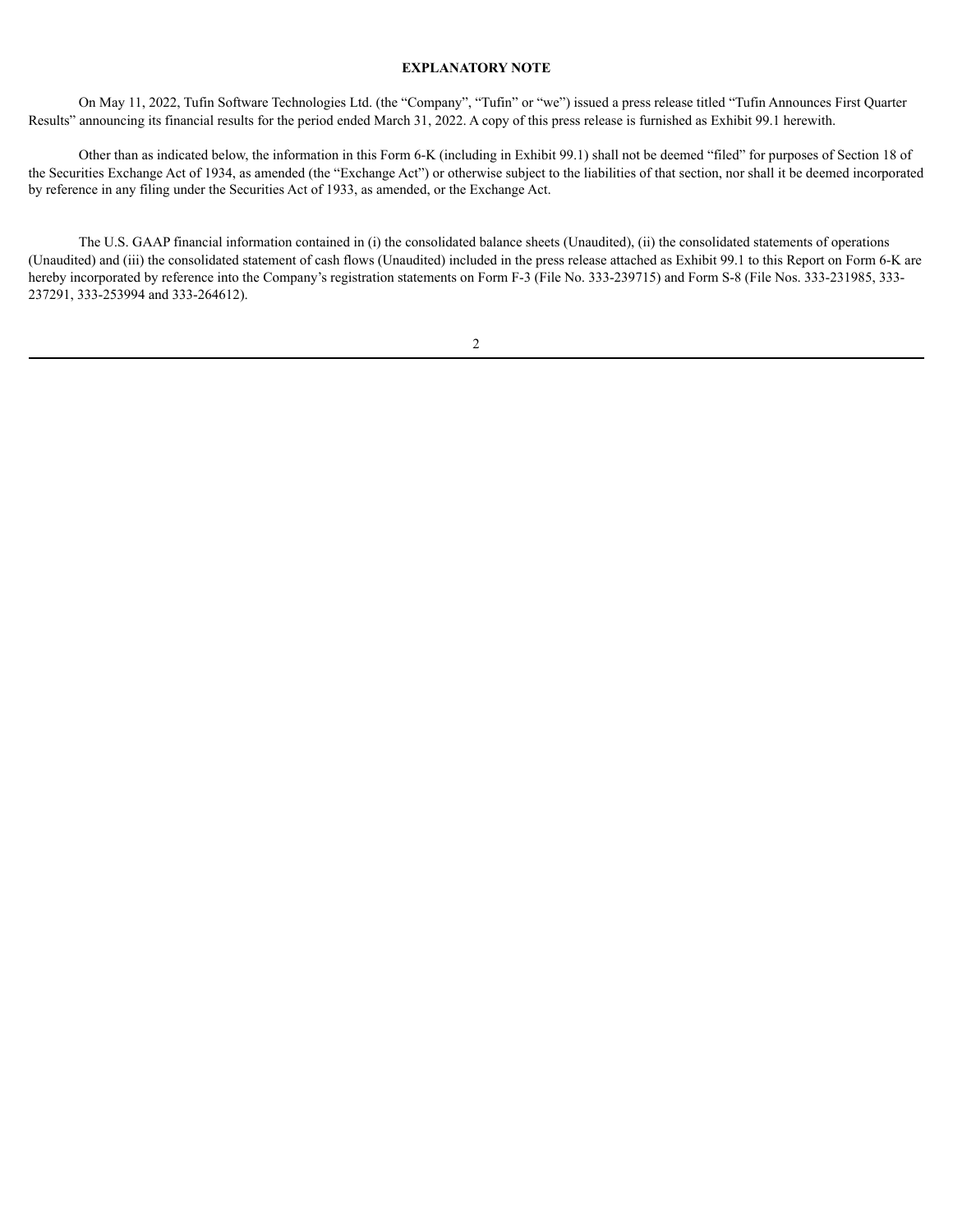#### **SIGNATURES**

Pursuant to the requirements of the Securities Exchange Act of 1934, the registrant has duly caused this report to be signed on its behalf by the undersigned, thereunto duly authorized.

Date: May 11, 2022 By: */s/ Reuven Kitov*

TUFIN SOFTWARE TECHNOLOGIES LTD.

Reuven Kitov CEO & Chairman of the Board of Directors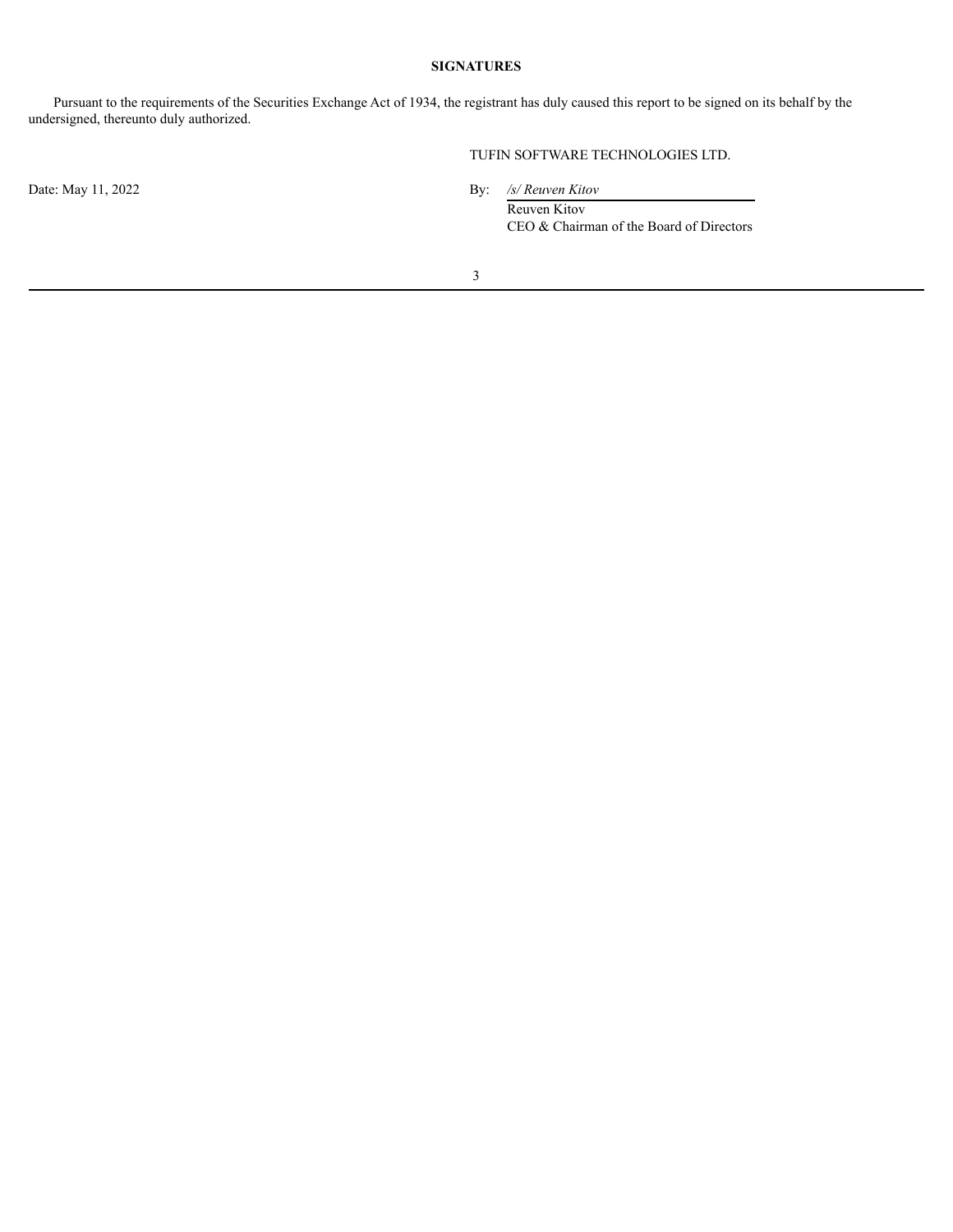| Exhibit | Description                                                       |
|---------|-------------------------------------------------------------------|
| 99.1    | Press release titled "Tufin Announces First Quarter 2022 Results" |
|         |                                                                   |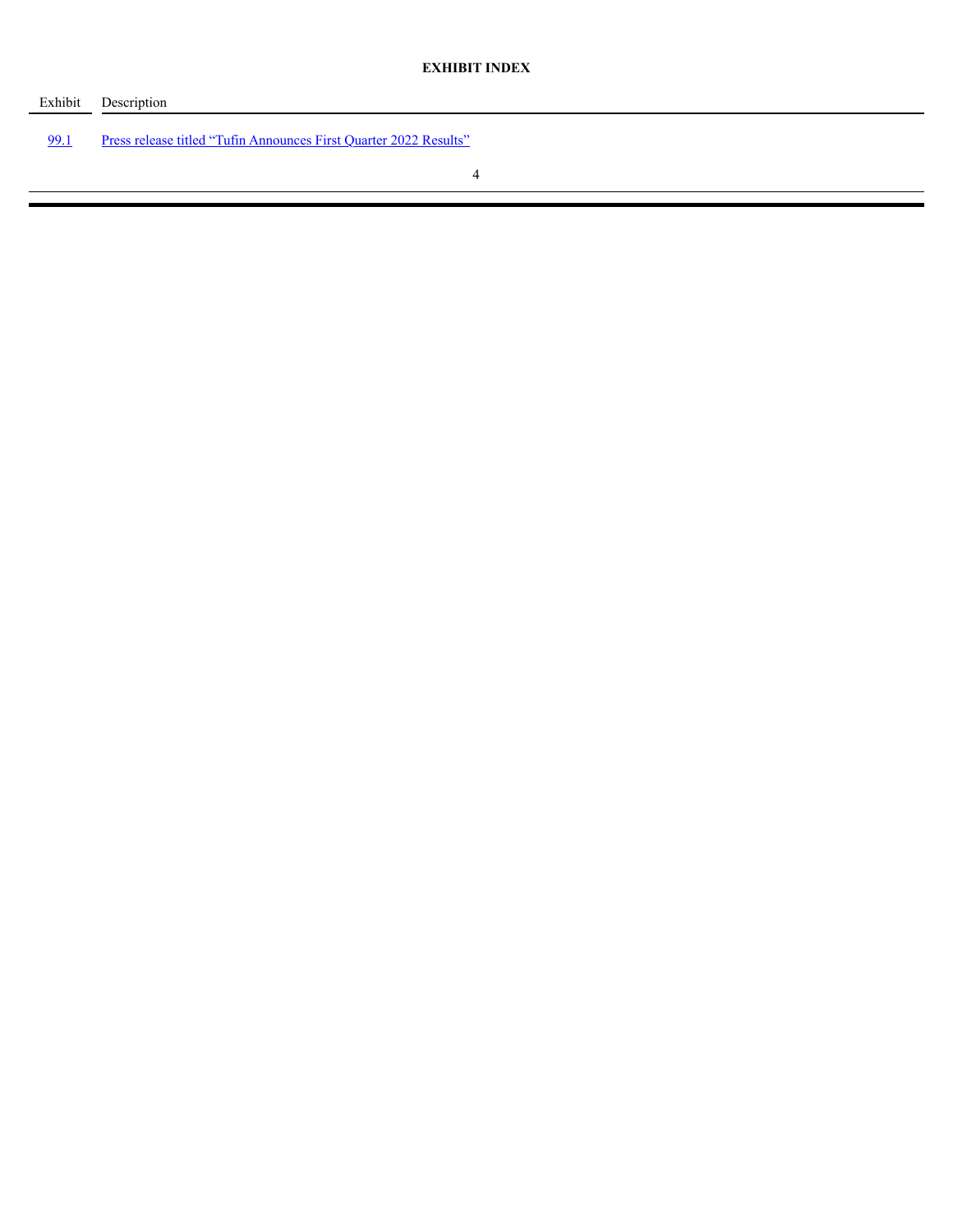# <span id="page-4-0"></span>tufın

### **Tufin Announces First Quarter 2022 Results**

*First quarter revenue of \$26.1 million increased 22% year-over-year First quarter GAAP operating loss of \$15.4 million and non-GAAP operating loss of \$10.1 million*

**Boston, MA** and **Tel Aviv, Israel – May 11, 2022**- Tufin (NYSE: TUFN), a company pioneering a policy-centric approach to security and IT operations, today announced financial results for the first quarter ended March 31, 2022.

"I'm pleased to report another strong quarter for Tufin, with product revenue growth of 61% compared to the prior year driven by increasing demand for network cyber security solutions," said Ruvi Kitov, Tufin's CEO and Co-Founder. "We continued to make significant progress in our transition to subscription in the quarter, with subscriptions representing 77% of new license bookings thus far in 2022, which positions us well ahead of our long-term goals."

Kitov continued, "As we announced last month, Tufin entered into a definitive agreement to be acquired by Turn/River, a private equity firm that specializes in helping subscription-based software businesses accelerate their strategy by expanding into new markets and reaching new customer segments. With their partnership, I am confident we will be able to execute on our long-term initiatives faster and more efficiently as a privately held company."

#### **Financial Highlights for the First Quarter Ended March 31, 2022**

#### **Revenue:**

- Total revenue was \$26.1 million, up 22% compared with the first quarter of 2021.
- Product revenue was \$9.7 million, up 61% compared with the first quarter of 2021.
- Maintenance and professional services revenue was \$16.4 million, up 7% compared with the first quarter of 2021.

#### **Gross Profit:**

- GAAP gross profit was \$20.2 million, or 77% of total revenue, compared to \$16.0 million in the first quarter of 2021, or 75% of total revenue.
- Non-GAAP gross profit was \$20.5 million, or 79% of total revenue, compared to \$16.5 million in the first quarter of 2021, or 77% of total revenue.

#### **Operating Loss:**

- GAAP operating loss was \$15.4 million, compared to operating loss of \$12.8 million in the first quarter of 2021.
- Non-GAAP operating loss was \$10.1 million, compared to non-GAAP operating loss of \$9.5 million in the first quarter of 2021.

#### **Net Loss:**

- GAAP net loss was \$15.5 million, or a loss of \$0.41 per diluted share, compared to a GAAP net loss of \$11.6 million, or \$0.32 per diluted share, in the first quarter of 2021.
- Non-GAAP net loss was \$10.6 million, or a loss of \$0.28 per diluted share, compared to non-GAAP net loss of \$9.8 million, or \$0.27 per diluted share, in the first quarter of 2021.

#### **Balance Sheet and Cash Flow:**

- Cash flow provided by operating activities during the three months ended March 31, 2022 was \$8.8 million, compared to cash flow provided by operating activities of \$9.3 million during the three months ended March 31, 2021.
- Total cash, cash equivalents, restricted cash and marketable securities as of March 31, 2022 were \$97.4 million, compared to \$89.4 million as of December 31, 2021.

The tables at the end of this press release include a reconciliation of GAAP to non-GAAP gross profit, operating loss and net loss for the three months ended March 31, 2022 and 2021. An explanation of these measures is also included under the heading "Non-GAAP Financial Measures."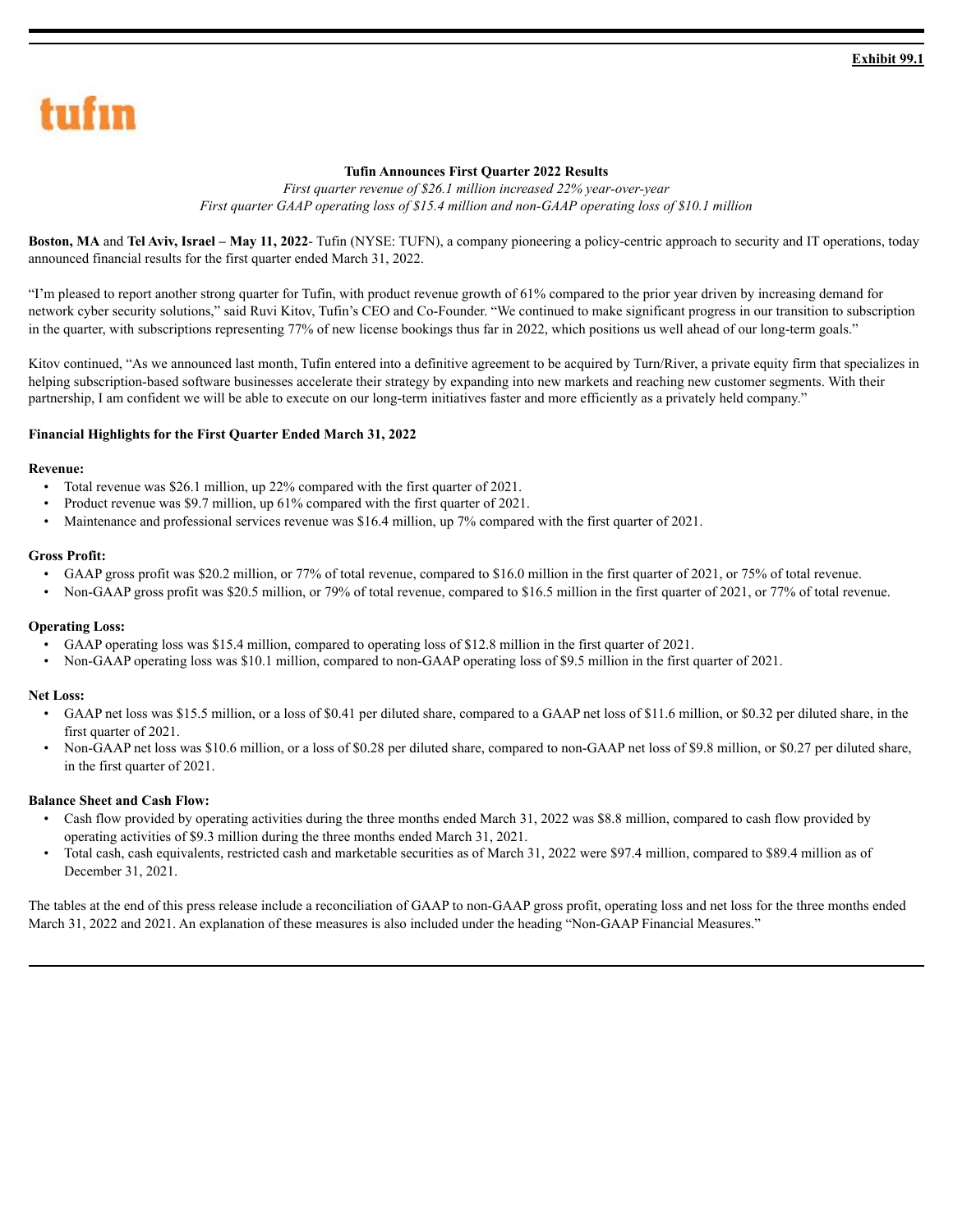#### **Recent Business Highlights**

- Announced that Tufin Technical Support won a Bronze Stevie Award in the Customer Service Department of the Year in the Computer Software category. The Stevie Awards for Sales & Customer Service are the world's top honors for customer service, contact center, business development, and sales professionals.
- Announced that Tufin Orchestration Suite was named a 2022 Gold Winner in Network Security and Management by the Globee Awards 18th Annual Cyber Security Global Excellence Awards. The Globee Awards 18th Annual Cyber Security Global Excellence Awards recognize cyber security and information technology vendors with advanced, ground-breaking products, solutions, and services that are helping to set the bar higher for others in all areas of security and technologies.
- Announced that Tufin Orchestration Suite has been named a 2022 Gold Winner by the Cybersecurity Excellence Awards in the category of Security Automation. The Cybersecurity Excellence Awards annually honor individuals, products and companies that demonstrate excellence, innovation, and leadership in information security.

#### **Transaction with Turn/River Capital**

As announced on April 6, 2022, Tufin entered into a definitive agreement whereby funds advised by Turn/River Capital, a U.S.-based private equity firm, will acquire all outstanding ordinary shares of Tufin for \$13.00 per share in an all-cash transaction that values Tufin at approximately \$570 million. The transaction remains on track, subject to customary closing conditions, including approval by Tufin shareholders and receipt of regulatory approvals. Upon completion of the transaction, the Company's ordinary shares will no longer be listed on any public market.

In light of the pending transaction, Tufin will not be hosting an earnings conference call to discuss these results and Tufin will not be providing guidance for the second quarter or for the full fiscal year 2022.

#### **About Tufin**

Tufin (NYSE: TUFN) simplifies management of some of the largest, most complex networks in the world, consisting of thousands of firewall and network devices and emerging hybrid cloud infrastructures. Enterprises select the company's Tufin Orchestration Suite™ to increase agility in the face of ever-changing business demands while maintaining a robust security posture. The Suite reduces the attack surface and meets the need for greater visibility into secure and reliable application connectivity. With over 2,000 customers since its inception, Tufin's network security automation enables enterprises to implement changes in minutes instead of days, while improving their security posture and business agility.

#### **Non-GAAP Financial Measures**

We believe that providing non-GAAP financial measures that exclude, as applicable, share-based compensation expense and certain non-recurring costs, as well as, the tax effect of these non-GAAP adjustments, allows for more meaningful comparisons between our operating results from period to period. These non-GAAP financial measures are an important tool for financial and operational decision-making and for evaluating our operating results over different periods:

- We define non-GAAP gross profit as gross profit excluding share-based compensation expense.
- We define non-GAAP operating income (loss) as operating income (loss) excluding share-based compensation expense and expenses associated with the pending merger transaction.
- We define non-GAAP net income (loss) as net income (loss) excluding share-based compensation expense and expenses associated with the pending merger transaction and the tax effect of these non-GAAP adjustments.

Because of varying available valuation methodologies, subjective assumptions and the variety of equity instruments that can impact a company's non-cash expense, we believe that providing non-GAAP financial measures that exclude non-cash share-based compensation expense allow for more meaningful comparisons between our operating results from period to period. In addition, we believe that providing non-GAAP financial measures that exclude expenses associated with the pending merger transaction allow for more meaningful comparisons between our operating results from period to period since these nonrecurring costs are not representative or indicative of our ongoing operations. We also believe that the tax effects related to the non-GAAP adjustments set forth above do not reflect the performance of our core business and would impact period-to-period comparability.

Other companies, including companies in our industry, may calculate non-GAAP gross profit, non-GAAP operating income (loss) and non-GAAP net income (loss) differently or not at all, which reduces the usefulness these non-GAAP financial measures for comparison. You should consider these non-GAAP financial measures along with other financial performance measures, including gross profit, operating income (loss) and net income (loss), and our financial results presented in accordance with U.S. GAAP. Tufin urges investors to review the reconciliation of its non-GAAP financial measures to the comparable U.S. GAAP financial measures included below, and not to rely on any single financial measure to evaluate its business.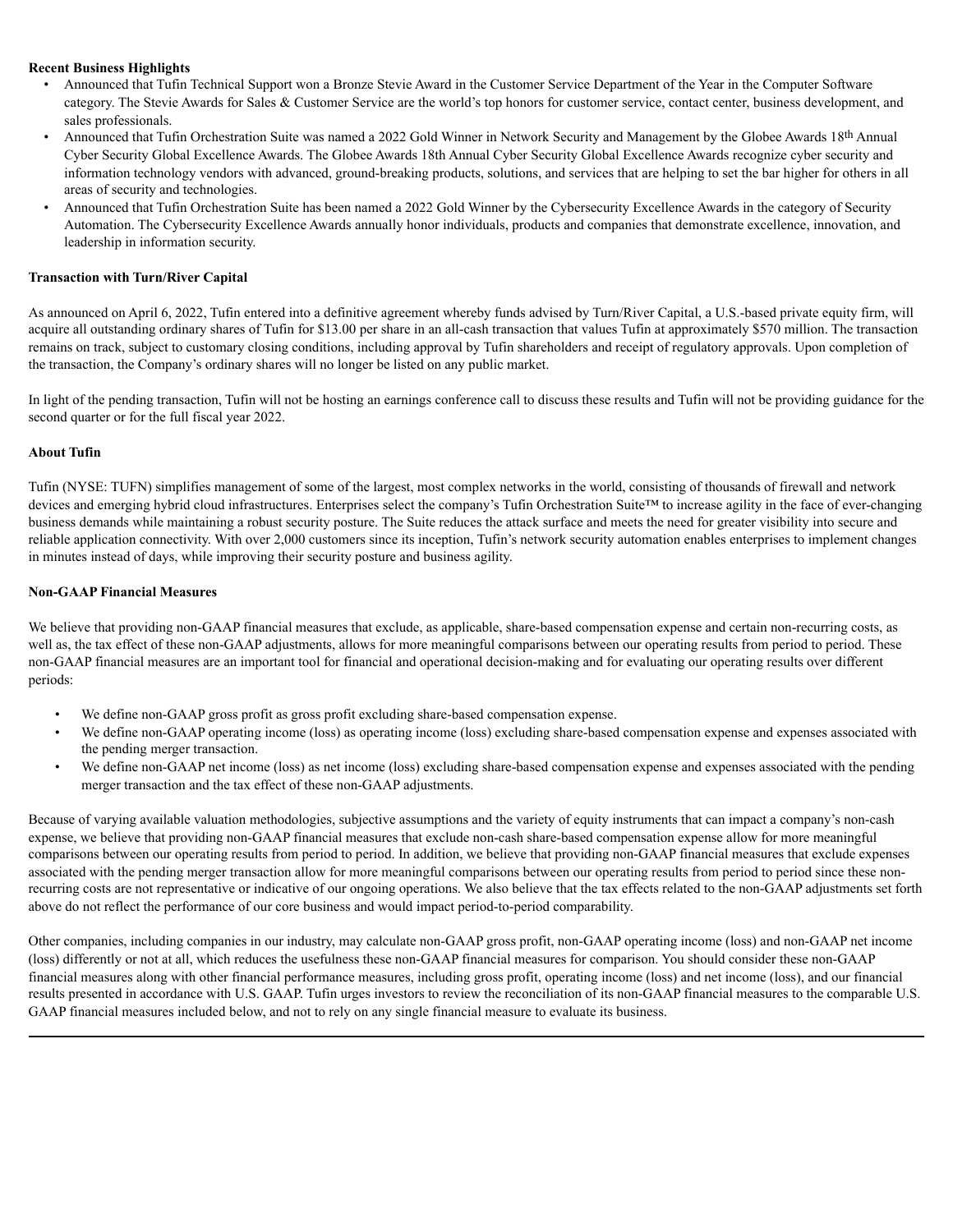Guidance for non-GAAP financial measures excludes, as applicable, share-based compensation expense and certain non-recurring costs, as applicable. A reconciliation of the non-GAAP financial measures guidance to the corresponding GAAP measures is not available on a forward-looking basis due to the uncertainty regarding, and the potential variability and significance of, the amounts of share-based compensation expense and certain non-recurring costs, as applicable, that are excluded from the guidance. Accordingly, a reconciliation of the non-GAAP financial measures guidance to the corresponding GAAP measures for future periods is not available without unreasonable effort.

#### **Cautionary Language Concerning Forward-Looking Statements**

This release contains forward-looking statements, which express the current beliefs and expectations of Tufin's management. In some cases, forward-looking statements may be identified by terminology such as "believe," "may," "estimate," "continue," "anticipate," "intend," "should," "plan," "expect," "predict," "potential" or the negative of these terms or other similar expressions. Such statements involve a number of known and unknown risks and uncertainties that could cause the Company's future results, performance or achievements to differ significantly from the results, performance or achievements expressed or implied by such forward-looking statements. Important factors that could cause or contribute to such differences include risks relating to: the proposed merger, including the risks that the Company may be unable to obtain required regulatory approvals or satisfy other conditions to the closing, that the proposed merger may involve unexpected costs, liabilities or delays, that the occurrence of certain events, change or other circumstances could give rise to the termination of the proposed merger agreement and that the proposed merger disrupts current plans and operations, risks associated with the ability to recognize benefits of the proposed merger, the potential difficulties in employee retention as a result of the proposed merger, the impact of the proposed merger on relationships with the Company's commercial counter-parties, including, but not limited to, its distribution partners and the significant transaction costs associated with the proposed merger, as well as other risks that may imperil the consummation of the merger, which may result in the merger not being consummated within the expected time period or at all; the successful management of our business model, as well as current and future growth, particularly with respect to the ongoing implementation of our plans to transition to a term-based subscription license business model over time; our intention to invest further in the Tufin Orchestration Suite to extend its functionality and features; our expectations regarding sales of our cloud products; competition we face in the security policy management market, and our potential lack of sufficient financial or other resources in order to maintain or improve our competitive position; our expectations regarding growth in the market for enterprise security and network management products; our ability to compete and increase positive market awareness of our brand, particularly with respect to markets for security policy management; our expectation that policy-centric, automated solutions will garner a growing share of enterprise security spend; our expectations for growth in certain key verticals and geographic regions and our intention to expand international operations; our expectations regarding sales driven by our relationships channel partners and our technology alliance partners through joint selling efforts and go-to-market strategies; customer relationships developed by our hybrid sales model, including our ability to acquire new customers and retain existing customers; our dependence on a single third-party manufacturer to fulfill certain software license orders; our expectations concerning seasonality and the predictability of our sales cycle; our ability to align our future and past performance by continuing to generate sufficient revenues; the compatibility and integration of our product and service offerings with customers' existing technology infrastructures and applications; our plans to deploy additional cloud-based subscription products and promote our brand over time, to enable more customers to consume our products beyond our existing on-premise solutions; our reliance on certain products and customers to generate revenue; compliance, managerial and regulatory risks associated with international sales and operations; the effect of any real or perceived shortcomings, defects or vulnerabilities in our solutions; political conditions and economic downturns, particularly in areas where we operate; the impact of COVID-19 on the budgets of our customers and on economic conditions generally; the effect of cyber security threats or attacks on our technologies, products and services; our compliance with laws, regulations and requirements in the jurisdictions where we operate, including with respect to with data protection and privacy and export and import control requirements; the outcome of certain litigation relating to our initial public offering; our ability to adequately protect and defend our intellectual property and other proprietary rights; our ability to effectively manage, invest in, train, grow and retain our sales force, research and development capabilities, marketing team and other key personnel; our ability to maintain effective internal controls over financial reporting; the volatility of our share price and active trading market for our shares; political, economic, governmental and tax consequences associated with our incorporation and location in Israel; our expectations regarding our tax classifications; and other factors discussed under the heading "Risk Factors" in the Company's most recent annual report on Form 20-F filed with and subsequent Reports of Foreign Private Issuer on Form 6-K furnished to the Securities and Exchange Commission. Forward-looking statements in this release are made pursuant to the safe harbor provisions contained in the Private Securities Litigation Reform Act of 1995. These forward-looking statements are made only as of the date hereof, and the Company undertakes no obligation to update or revise the forward-looking statements, whether as a result of new information, future events or otherwise.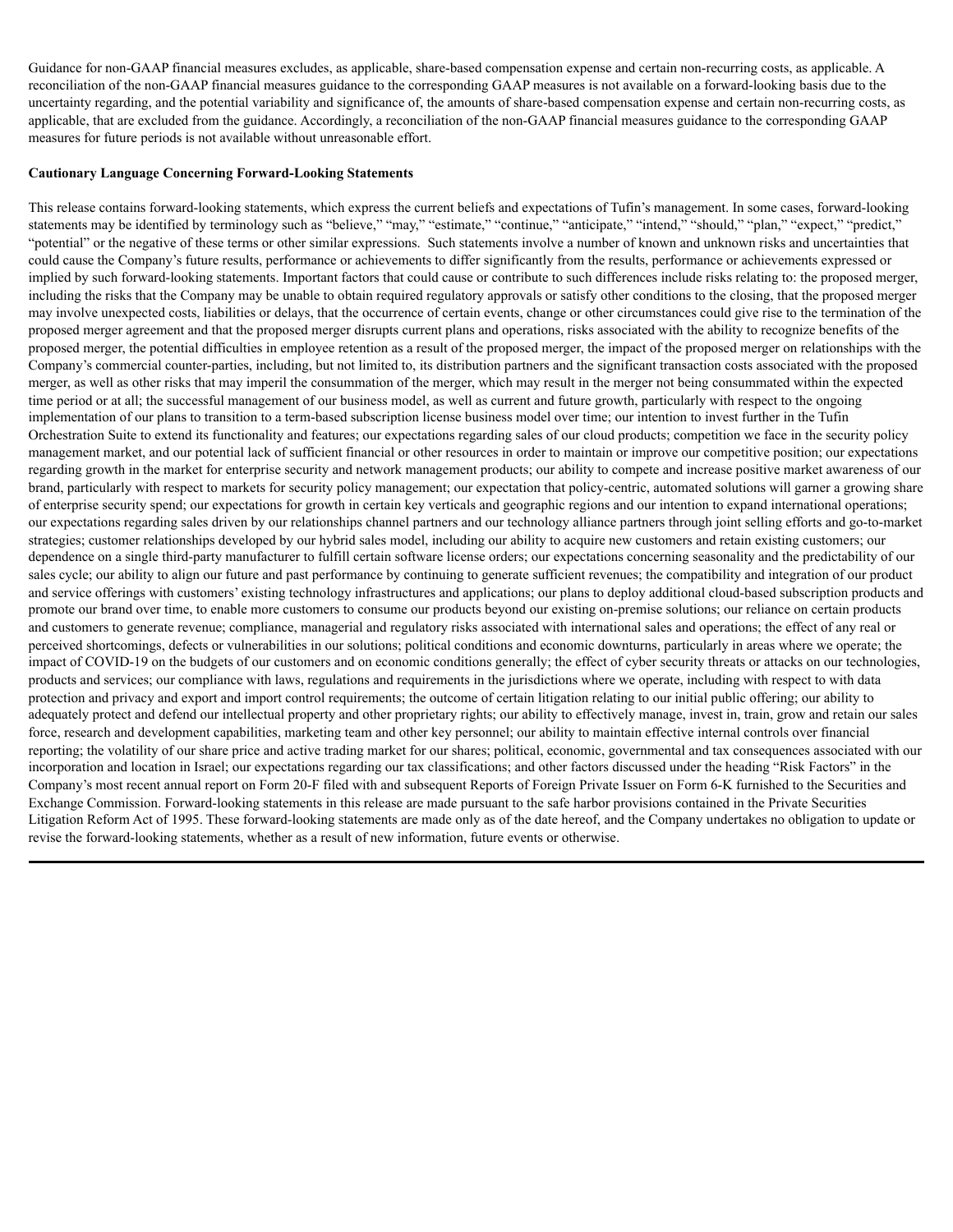# **TUFIN SOFTWARE TECHNOLOGIES LTD. CONDENSED CONSOLIDATED BALANCE SHEETS U.S. dollars in thousands (Unaudited)**

|                                                                                      | December 31, | March 31, |
|--------------------------------------------------------------------------------------|--------------|-----------|
|                                                                                      | 2021         | 2022      |
| <b>Assets</b>                                                                        |              |           |
| <b>CURRENT ASSETS:</b>                                                               |              |           |
| Cash and cash equivalents                                                            | 44,439       | 54,918    |
|                                                                                      |              |           |
| Marketable Securities - short term                                                   | 18,177       | 27,441    |
| Accounts receivable (net of allowance for credit losses of \$85 on December 31, 2021 |              |           |
| and March 31, 2022)                                                                  | 19,156       | 10,020    |
| Prepaid expenses and other current assets                                            | 8,765        | 10,581    |
| <b>Total current assets</b>                                                          | 90,537       | 102,960   |
| <b>NON-CURRENT ASSETS:</b>                                                           |              |           |
| Long-term restricted bank deposits                                                   | 3,251        | 4,226     |
| Marketable Securities - long term                                                    | 23,514       | 10,781    |
| Property and equipment, net                                                          | 5,007        | 4,778     |
| Operating lease assets                                                               | 16,457       | 8,532     |
| Deferred costs                                                                       | 8,728        | 2,848     |
| Deferred tax assets                                                                  | 2,533        | 15,846    |
| Other non-current assets                                                             | 1,366        | 1,762     |
| <b>Total non-current assets</b>                                                      | 60,856       | 48,773    |
| <b>Total assets</b>                                                                  | 151,393      | 151,733   |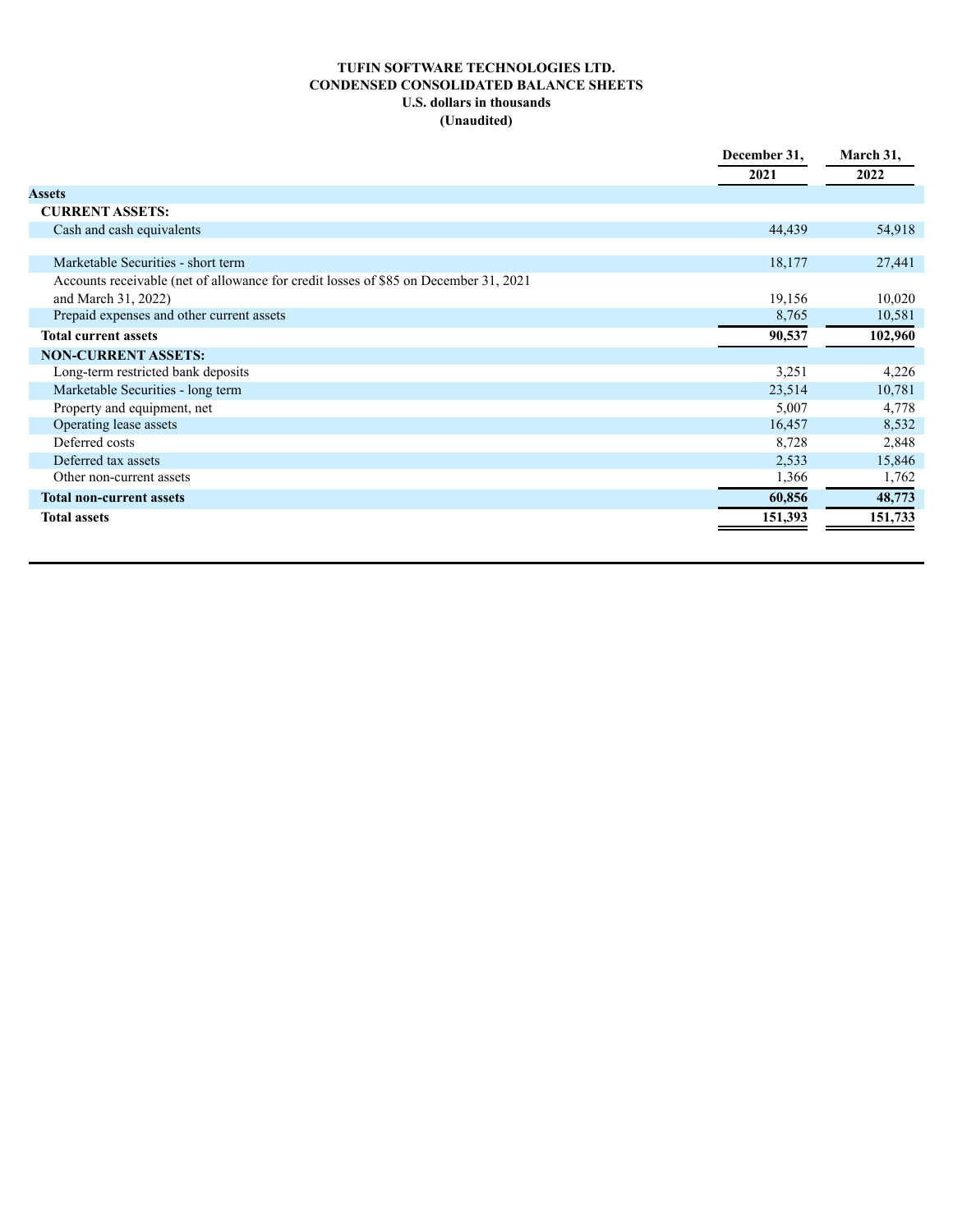## **TUFIN SOFTWARE TECHNOLOGIES LTD. CONDENSED CONSOLIDATED BALANCE SHEETS U.S. dollars in thousands (except share data) (Unaudited)**

|                                                                                                                                                                                         | December 31. | March 31,  |
|-----------------------------------------------------------------------------------------------------------------------------------------------------------------------------------------|--------------|------------|
|                                                                                                                                                                                         | 2021         | 2022       |
| LIABILITIES AND SHAREHOLDERS' EQUITY                                                                                                                                                    |              |            |
| <b>CURRENT LIABILITIES:</b>                                                                                                                                                             |              |            |
| Accounts payable                                                                                                                                                                        | 5,191        | 8,021      |
| Employee and payroll accrued expenses                                                                                                                                                   | 21,123       | 19,650     |
| Other accounts payable                                                                                                                                                                  | 677          | 545        |
| Operating lease liabilities - current                                                                                                                                                   | 3,437        | 3,382      |
| Deferred revenues                                                                                                                                                                       | 28,386       | 34,935     |
| <b>Total current liabilities</b>                                                                                                                                                        | 58,814       | 66,533     |
| <b>NON-CURRENT LIABILITIES:</b>                                                                                                                                                         |              |            |
| Long-term deferred revenues                                                                                                                                                             | 18,740       | 24,708     |
| Non-current operating lease liabilities                                                                                                                                                 | 17,837       | 16,699     |
| Other non-current liabilities                                                                                                                                                           | 1,681        | 1,766      |
| <b>Total non-current liabilities</b>                                                                                                                                                    | 38,258       | 43,173     |
| <b>Total liabilities</b>                                                                                                                                                                | 97,072       | 109,706    |
| <b>COMMITMENTS AND CONTINGENCIES</b>                                                                                                                                                    |              |            |
|                                                                                                                                                                                         |              |            |
| <b>SHAREHOLDERS' EQUITY:</b>                                                                                                                                                            |              |            |
| Ordinary shares of NIS 0.015 par value; 150,000,000 shares authorized; 37,851,120 and 38,277,210 shares issued<br>and outstanding at December 31, 2021 and March 31, 2022, respectively | 157          | 159        |
| Additional paid-in capital                                                                                                                                                              | 195,041      | 198,636    |
| Accumulated other comprehensive loss                                                                                                                                                    | (113)        | (493)      |
| Accumulated deficit                                                                                                                                                                     | (140, 764)   | (156, 275) |
| TOTAL SHAREHOLDERS' EQUITY                                                                                                                                                              | 54,321       | 42,027     |
| TOTAL LIABILITIES AND SHAREHOLDERS' EQUITY                                                                                                                                              | 151,393      | 151,733    |
|                                                                                                                                                                                         |              |            |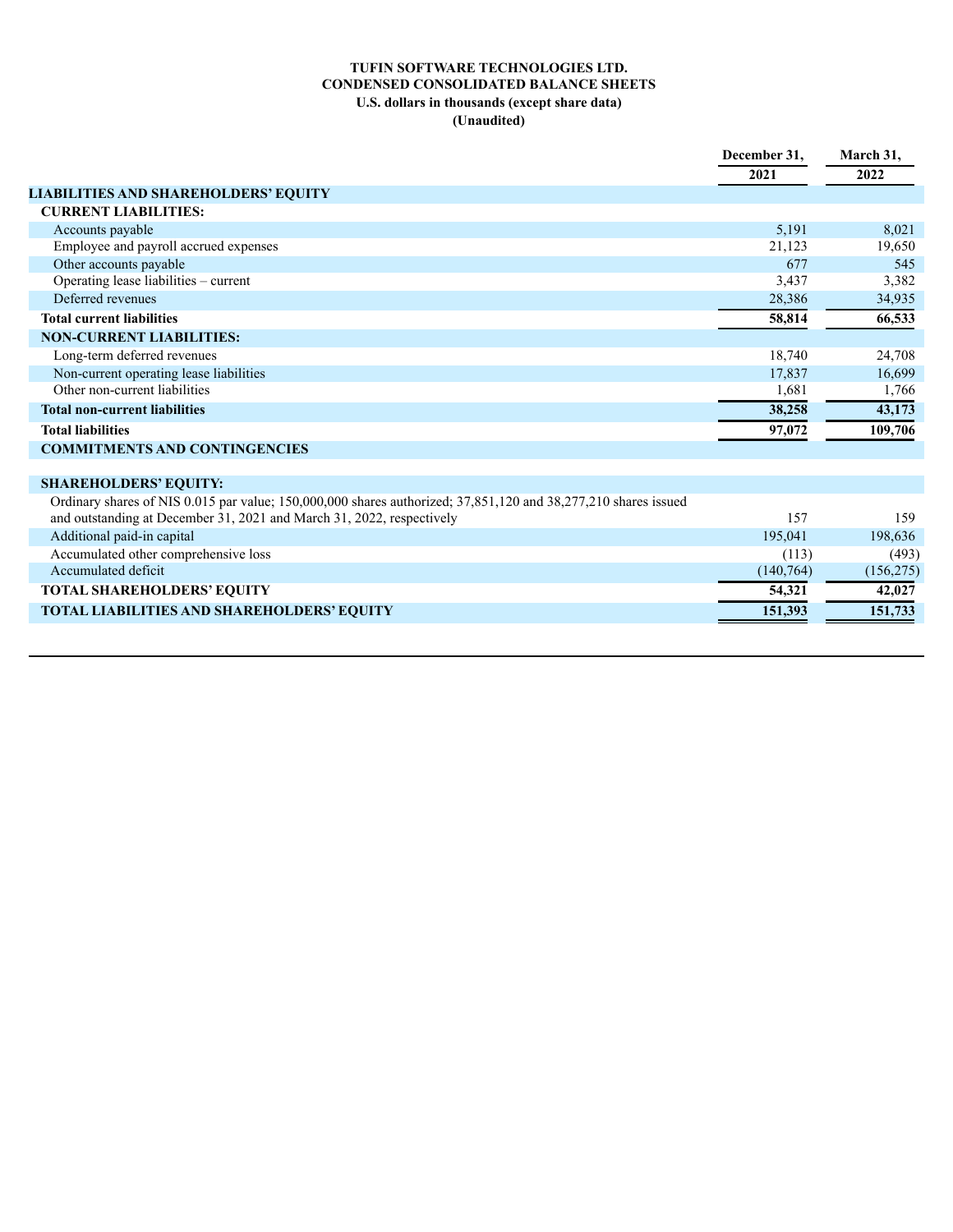## **TUFIN SOFTWARE TECHNOLOGIES LTD. CONDENSED CONSOLIDATED STATEMENTS OF OPERATIONS U.S. dollars in thousands (except per share amounts) (Unaudited)**

|                                                                                                    | <b>Three Months Ended</b> |                   |
|----------------------------------------------------------------------------------------------------|---------------------------|-------------------|
|                                                                                                    | March 31,                 | March 31,<br>2022 |
|                                                                                                    | 2021                      |                   |
| Revenues:                                                                                          |                           |                   |
| Product                                                                                            | 6,031                     | 9,694             |
| Maintenance and professional services                                                              | 15,329                    | 16,368            |
| Total revenues                                                                                     | 21,360                    | 26,062            |
| Cost of revenues:                                                                                  |                           |                   |
| Product                                                                                            | 753                       | 736               |
| Maintenance and professional services                                                              | 4,651                     | 5,152             |
| Total cost of revenues                                                                             | 5,404                     | 5,888             |
| Gross profit                                                                                       | 15,956                    | 20,174            |
| Operating expenses:                                                                                |                           |                   |
| Research and development                                                                           | 9,640                     | 10,323            |
| Sales and marketing                                                                                | 13,564                    | 16,273            |
| General and administrative                                                                         | 5,596                     | 8,991             |
| Total operating expenses                                                                           | 28,800                    | 35,587            |
| Operating loss                                                                                     | (12, 844)                 | (15, 413)         |
| Financial income, net                                                                              | 65                        | 249               |
| Loss before taxes on income                                                                        | (12, 779)                 | (15, 164)         |
| Taxes on income                                                                                    | 1,189                     | (347)             |
| Net loss                                                                                           | (11,590)                  | (15, 511)         |
| Basic and diluted net loss per ordinary share                                                      | (0.32)                    | (0.41)            |
| Weighted average number of shares used in computing net loss per ordinary share- basic and diluted | 36,395                    | 38,014            |
|                                                                                                    |                           |                   |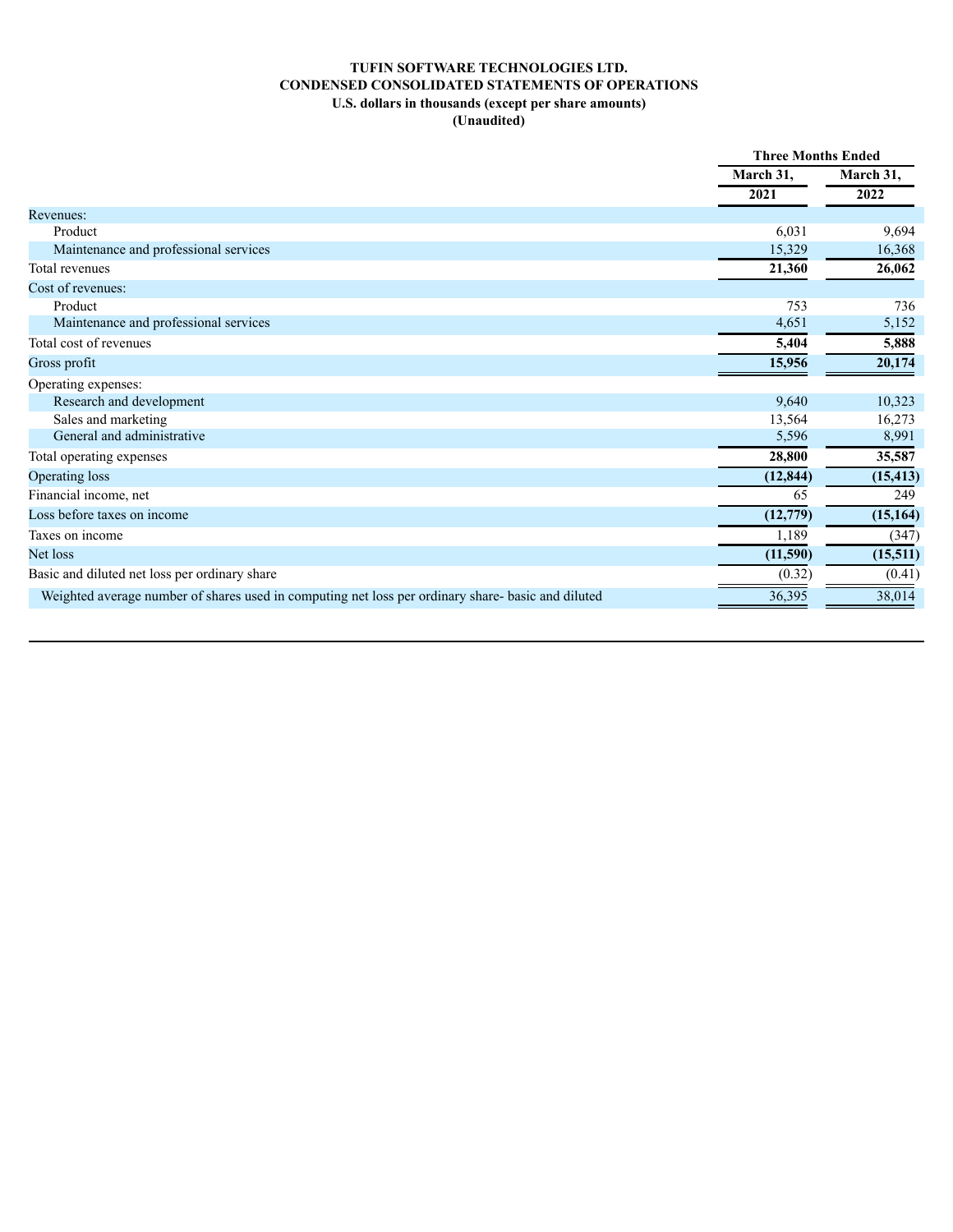#### **Share-based Compensation Expense:**

|                                        | <b>Three Months Ended</b> |           |  |
|----------------------------------------|---------------------------|-----------|--|
|                                        | March 31,                 | March 31, |  |
|                                        | 2021                      | 2022      |  |
| Cost of revenues                       | 523                       | 371       |  |
| Research and development               | 1,127                     | 758       |  |
| Sales and marketing                    | 741                       | 1,033     |  |
| General and administrative             | 957                       | 1,117     |  |
| Total share-based compensation expense | 3.348                     | 3.279     |  |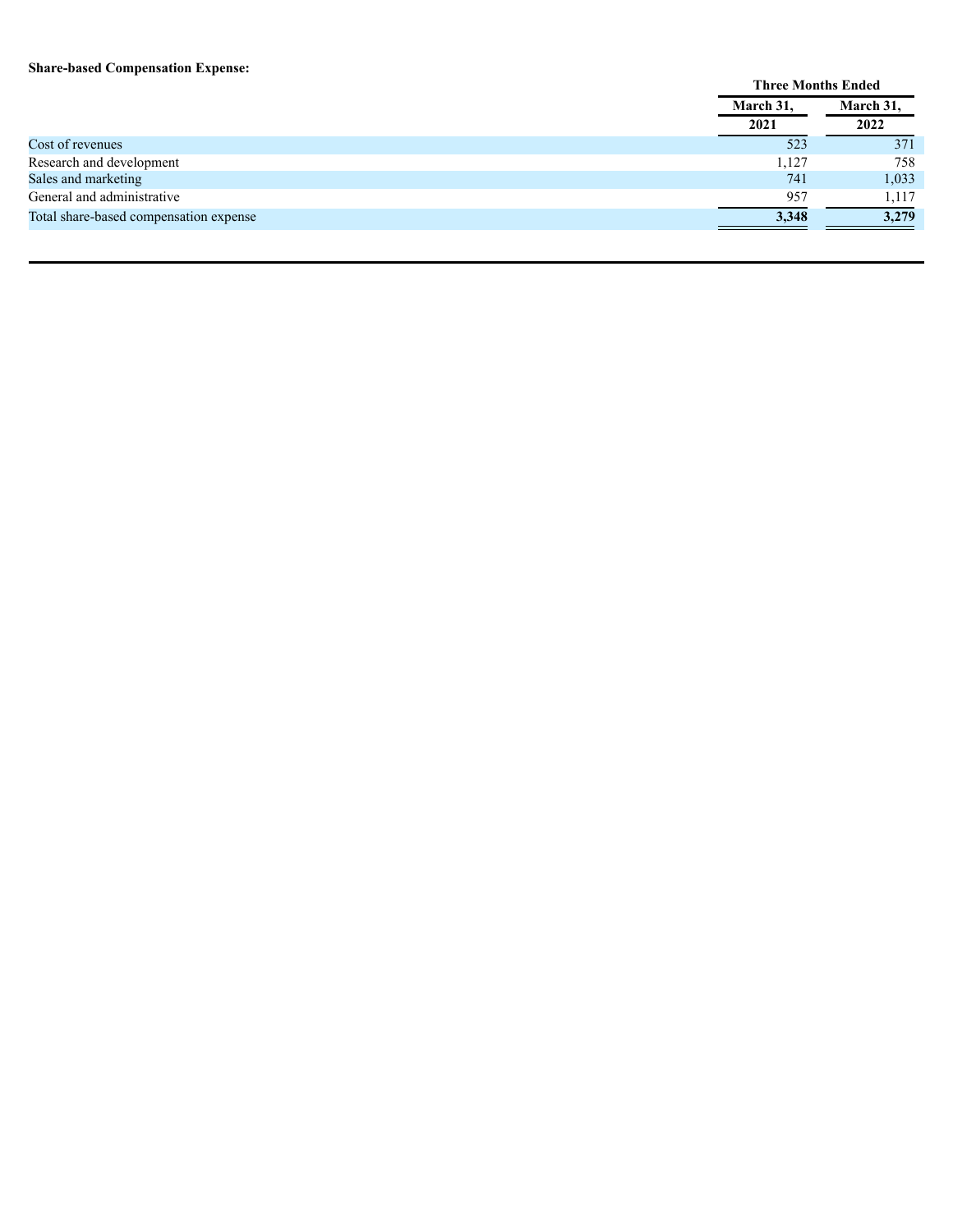## **TUFIN SOFTWARE TECHNOLOGIES LTD. CONDENSED CONSOLIDATED STATEMENTS OF CASH FLOWS U.S. dollars in thousands (Unaudited)**

|                                                                                 | <b>Three Months Ended</b> |          |
|---------------------------------------------------------------------------------|---------------------------|----------|
|                                                                                 | March 31,                 |          |
|                                                                                 | 2021                      | 2022     |
| <b>CASH FLOWS FROM OPERATING ACTIVITIES:</b>                                    |                           |          |
| Net loss                                                                        | (11, 590)                 | (15,511) |
| Adjustment to reconcile net loss to net cash used in operating activities:      |                           |          |
| Depreciation                                                                    | 404                       | 487      |
| Share-based compensation                                                        | 3,348                     | 3,279    |
| Amortization of premium and accretion of discount on marketable securities, net | 80                        | 53       |
| Exchange rate differences on cash, cash equivalents and restricted cash         | 526                       | 120      |
| Change in operating assets and liabilities items:                               |                           |          |
| Accounts receivable, net                                                        | 8,655                     | 9,136    |
| Prepaid expenses and other current assets                                       | (1,514)                   | (1,823)  |
| Deferred costs                                                                  | 230                       | 218      |
| Deferred taxes                                                                  | (246)                     | (315)    |
| Other non-current assets                                                        | (107)                     | (396)    |
| Accounts payable                                                                | 266                       | 2,830    |
| Employee and payroll accrued expenses                                           | (839)                     | (1, 470) |
| Other accounts payable and non-current liabilities                              | 188                       | 238      |
| Net change in operating lease accounts                                          | (842)                     | (582)    |
| Deferred revenues                                                               | 10,752                    | 12,517   |
| Net cash provided by operating activities                                       | 9,311                     | 8,781    |
| <b>CASH FLOWS FROM INVESTING ACTIVITIES:</b>                                    |                           |          |
| Purchase of fixed assets                                                        | (294)                     | (541)    |
| Investment in marketable securities                                             | (10,076)                  | (1,982)  |
| Proceeds from maturities of marketable securities                               | 8,995                     | 5,017    |
| Net cash provided by (used in) investing activities                             | (1,375)                   | 2,494    |
| <b>CASH FLOWS FROM FINANCING ACTIVITIES:</b>                                    |                           |          |
| Proceeds from exercise of stock options                                         | 1,357                     | 299      |
| Changes in proceeds from withholdings related to stock plans                    | 80                        |          |
| Net cash provided by financing activities                                       | 1,437                     | 299      |
| Effect of exchange rate changes on cash, cash equivalents and restricted cash   | (526)                     | (120)    |
| INCREASE IN CASH, CASH EQUIVALENTS AND RESTRICTED CASH                          | 8,847                     | 11,454   |
| CASH, CASH EQUIVALENTS AND RESTRICTED CASH AT BEGINNING OF YEAR                 | 61.717                    | 47,690   |
| CASH, CASH EQUIVALENTS AND RESTRICTED CASH AT END OF YEAR                       | 70,564                    | 59,144   |
|                                                                                 |                           |          |